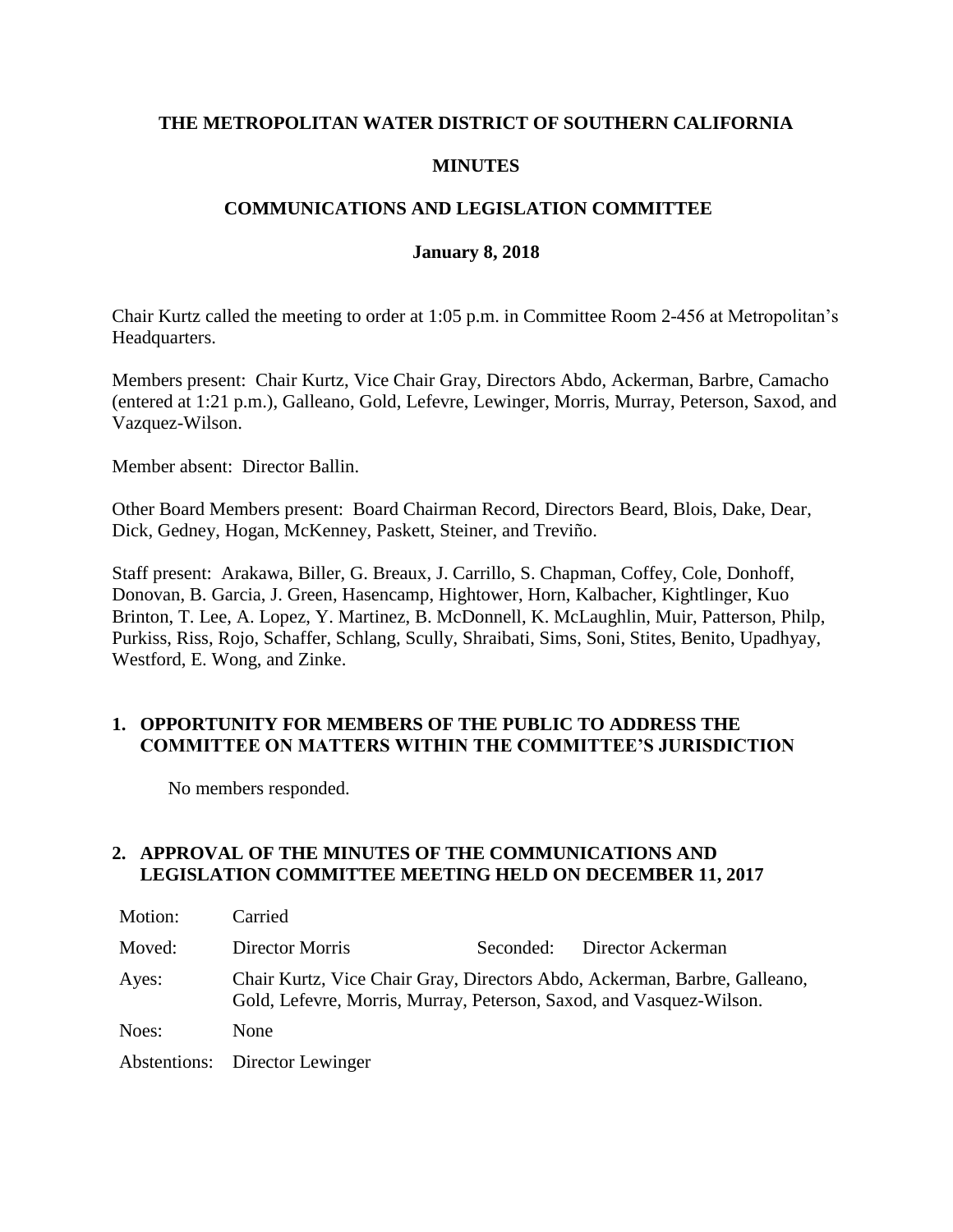Absent: Directors Ballin and Camacho.

The motion passed by a vote of 13 ayes, 0 noes, 1 abstain and 2 absent.

#### **3. CONSENT CALENDAR ITEMS – ACTION**

None

#### **4. OTHER BOARD ITEMS – ACTION**

None

#### **5. BOARD INFORMATION ITEMS**

None

#### **6. COMMITTEE ITEMS**

a. Subject: Report on activities from Washington, D.C.

Presented by: Nathan Purkiss, Section Manager, Legislative Services

Brad Hiltscher was on vacation so Nathan Purkiss reported on federal matters which included:

- Water conservation tax parity
- Safe Drinking Water Act
- Forest Service and watershed management reform legislation
- Federal calendar
- b. Subject: Report on activities from Sacramento

Presented by: Kathy Cole, Executive Legislative Representative

Ms. Cole reported on state matters which included:

- Changes to Assembly composition and Senate and Assembly committee assignments
- Dam safety oversight hearing on January 10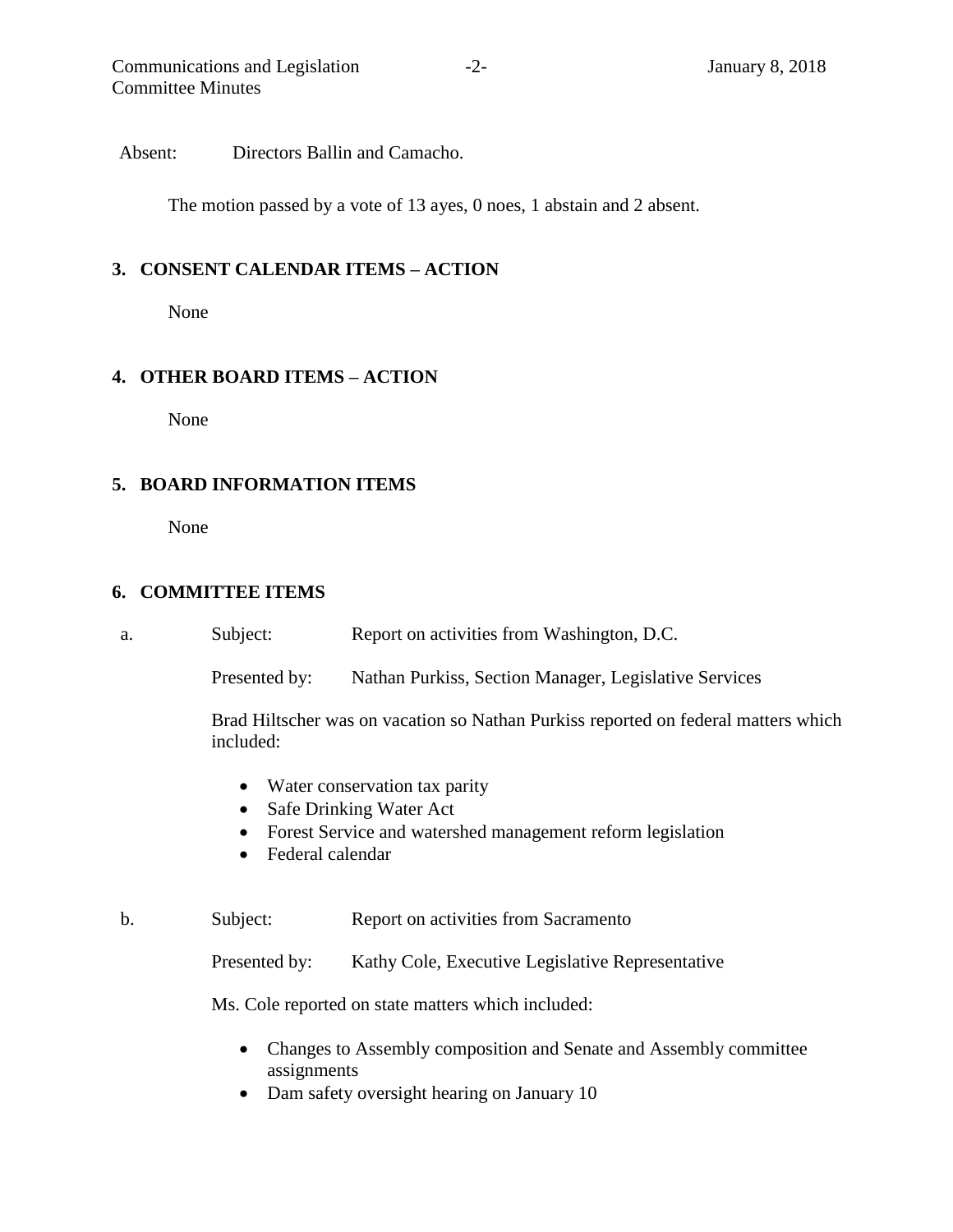- Update on two-year bills
- Legislative calendar

Director Camacho (entered at 1:21 p.m.)

c. Subject: Update on Education Programs

Presented by: Adrian Hightower, Unit Manager, Education

Mr. Hightower along with Benita Horn, Principal Public Affairs Representative, and Blanca Biller, Principal Public Affairs Representative, reported on Education Programs which included:

- World Water Forum
- Diamond Valley Lake Education Programs

# d. Subject: Report on Central Basin Municipal Water District legislative proposal on Metropolitan Board governance

Presented by: Kathy Cole, Executive Legislative Representative

Ms. Cole reported on the following item:

 CBMWD legislative proposal regarding methodology for appointments to Metropolitan's board of directors

# **7. MANAGEMENT REPORT**

a. Subject: External Affairs Management Report

Presented by: Sue Sims, Group Manager, External Affairs

Ms. Sims reported on the following items:

- Appointment of Bob Muir as Media Services Section Manager
- Legislative briefings in district offices
- Member Agency Public Information Officer meeting
- Business outreach activities